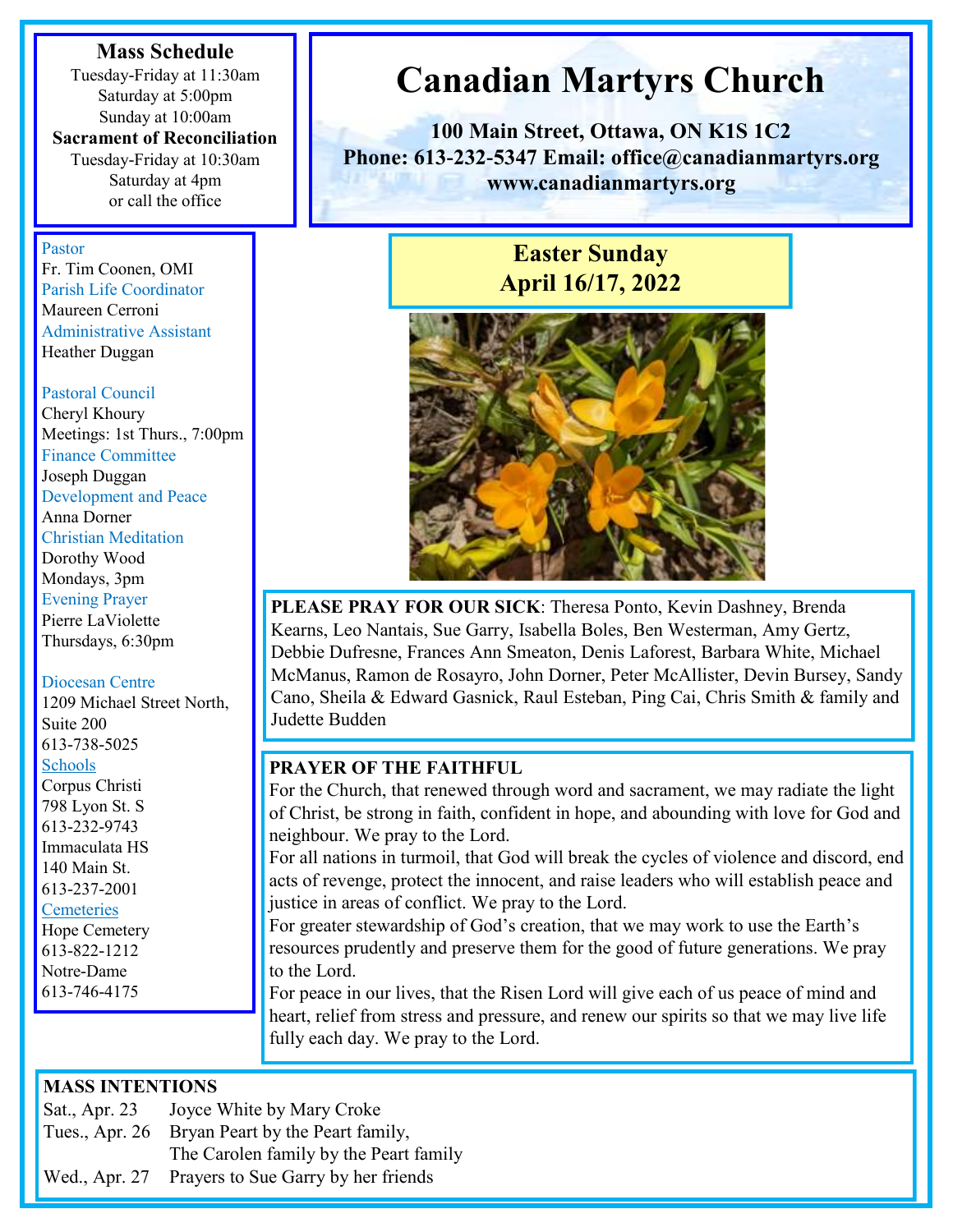### **HOLY WEEK SCHEDULE**

| Thurs., Apr. 14 | <b>Holy Thursday</b>     | $7:00 \text{ pm}$ |
|-----------------|--------------------------|-------------------|
| Fri., Apr. 15   | <b>Good Friday</b>       | $3:00 \text{ pm}$ |
| Sat., Apr. 16   | Easter Vigil             | $8:00 \text{ pm}$ |
| Sun., Apr. 17   | <b>Easter Sunday</b>     | $10:00$ am        |
|                 | Liturgy via Zoom 11:30am |                   |
|                 |                          |                   |

#### **EVENTS AND MEETINGS**

Holy Thursday: NP (9 pm) via Zoom Good Friday: MP (9 am) and NP (9 pm) via Zoom Holy Saturday: MP (9 am) and EP (6 pm) via Zoom Easter Sunday: MP (8:30am) and EP (6 pm) via Zoom **WEEKLY ZOOM GATHERINGS**

3pm Monday Christian Meditation 8pm Tuesday Lectio Divina and Meditation 6:30pm Thursday Evening Prayer 11:30am Sunday Liturgy of the Word Please email the office for Zoom links.

# **Our Parish News**

#### **LITURGY OF THE HOURS—REVISED**

Previously announced plans to celebrate the Liturgy of the Hours in the church during the Easter Triduum and Easter Sunday have been changed due to Covid infections. Morning Prayer (MP), Evening Prayer (EP) and Night Prayer (NP) **will now only be celebrated via Zoom**:

#### **Holy Thursday: NP (9 pm)**

**Good Friday: MP (9 am) and NP (9pm) Holy Saturday: MP (9 am) and EP (6 pm) Easter Sunday: MP (8:30 am) and EP (6:00 pm)** The link to join us on Zoom for all the celebrations is the

same one as for the normal weekly Evening Prayer celebration, found in the weekly parish email.

#### **HOLY THURSDAY FOOD DRIVE**

A special food drive will be taken up on Holy Thursday of non-perishable food for the Centretown Emergency Food Centre. Thank you for your continued generosity.

#### **507 SANDWICH CLUB**

Many thanks to all who continue to support and volunteer for our 507 Sandwich Club. An article on this parish initiative was included in the latest newsletter from the Centretown Churches Social Action Committee. You can [read it here.](https://canadianmartyrs.org/happenings/)

#### **SHARE LENT 2022**

Thank you for giving from the heart to Share Lent 2022! Development and Peace thanks you for supporting the People and Planet First campaign with your Share Lent donation. Thanks to your generosity, our parish has so far collected \$1585. This sum will help support our sisters and brothers in Africa, Asia, Latin America and the Middle East. If you have not had a chance to donate, there is still time to place your Share Lent envelope in the offertory basket or donate online at [devp.org/give.](https://www2.devp.org/en/civicrm/contribute/transact?reset=1&id=3&gl=2y0x0)

#### **DONATE TO HELP THOSE IN UKRAINE**

Please consider supporting these organizations: [Catholic Near East Welfare Association](https://cnewa.org/ca/campaigns/ukraine/) (CNEWA): Help the people of Ukraine survive the war. [Development and Peace:](https://www2.devp.org/en/civicrm/contribute/transact?reset=1&id=3&gl=24360) Solidarity, prayers and support for Ukraine: Development and Peace joins relief efforts. [Red Cross:](https://www.redcross.ca/about-us/media-news/news-releases/red-cross-launches-ukraine-humanitarian-crisis-appeal) Ukraine Humanitarian Crisis Appeal. [Missionary Oblates:](http://www.omilacombe.ca/mami/donations) Help the Oblates help the people of Ukraine. Donate on their [website](http://www.omilacombe.ca/mami/donations) or call 1-866-432-6264. **The Oblates have been able to send \$125,000 to the Missionary Oblates in Ukraine via the Oblates in Poland, who are using these funds to assist with caring for the people who have remained in Ukraine and also for those who have fled to Poland**.

#### **HOLY WEEK RESOURCES**

Holy Week at the Vatican: for livestreaming of the Masses at the Vatican, [click here.](https://www.vatican.va/content/vatican/en/special/2022/settimanasanta2022.html) Holy Week resources for families from the Archdiocese:

[click here.](https://canadianmartyrs.org/happenings/) 

Your how-to for Holy Week: Traditions to Make Every [Day of Holy Week Meaningful](https://www.churchpop.com/2022/04/09/how-to-holy-week-traditions-to-make-every-day-of-holy-week-meaningful/)

#### **EVENTS AND ACTIVITIES**

St. Patrick's Book & Gift Shop at St. Patrick Basilica on the lower level– Spring Book Clearance Sale: The shop has more than 500 books for sale at 50% off. [https://](https://www.stpgiftsandbooks.ca/) [www.stpgiftsandbooks.ca/.](https://www.stpgiftsandbooks.ca/)

[Easter at the Farm:](https://ingeniumcanada.org/agriculture/events/easter-at-the-farm) Hop over to the Canada Agriculture and Food Museum and celebrate the arrival of spring! [20 Family Hikes and Walks in and Around Ottawa:](https://www.todocanada.ca/20-family-hikes-and-walks-in-and-around-ottawa/) spend some time outside this Easter weekend

[A scenic drive along the Ottawa River:](https://www.tourismeoutaouais.com/en/blogue/tour-quebec-travelogue/?utm_source=Ottawa+Road+Trips+Newsletter&utm_campaign=378d26850d-EMAIL_CAMPAIGN_2022_03_31_05_24&utm_medium=email&utm_term=0_4d8eac1894-378d26850d-269227572) one of the best ways to get into the Outaouais region is to take the scenic drive along the mighty Ottawa River, a natural border between Québec and Ontario.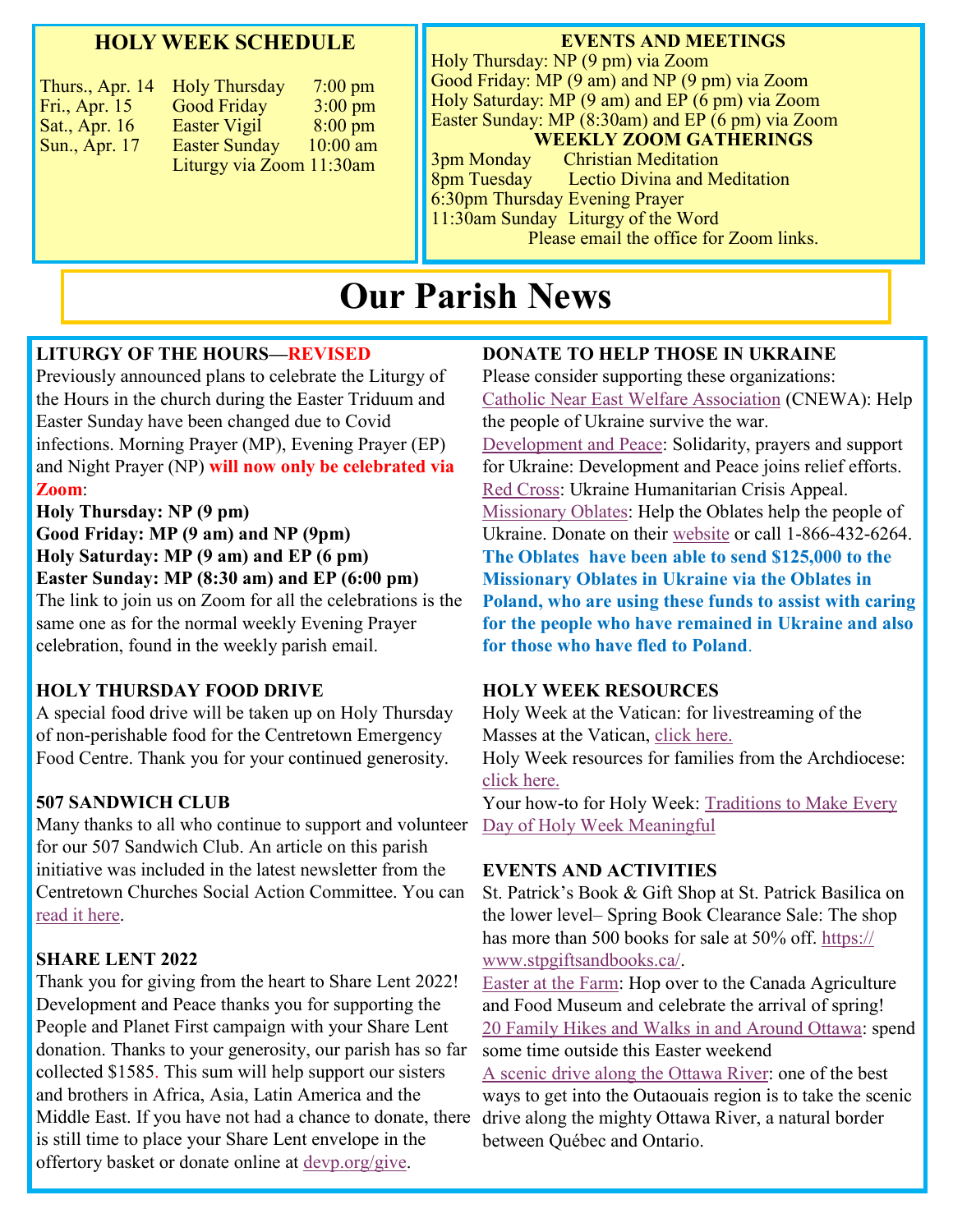# **Diocesan and Community News**

# **MESSAGE FOR EASTER 2022**

From the Canadian Conference of Catholic Bishops: As the Church in Canada, we have just lived through a particularly remarkable week: in faithfulness to its mission, however imperfectly, our Church is working within itself and around itself towards reconciliation, for the building of a better world. Link to the entire message: [https://www.cccb.ca/.](https://www.cccb.ca/)

### **WAY OF THE CROSS ON GOOD FRIDAY**

Through the streets of downtown Ottawa, led by Archbishop Marcel Damphousse, Archbishop of Ottawa-Cornwall. Fri., **Apr. 15**. Departure at 9:30 a.m. from St Patrick's Basilica, 220 Kent St., arrival around noon at Notre Dame Cathedral. Hosted by Communion & Liberation, Ottawa. Info: [clonottawa@gmail.com.](mailto:clonottawa@gmail.com)

# **NEGLECTED NO MORE - THE URGENT NEED TO RETHINK OUR ELDERCARE SYSTEM**

Hosted by St. Basil's Parish, "Conversations for Our Times" Series on Zoom. Health reporter, André Picard, reveals the full extent of the crisis in eldercare, and offers an urgently needed prescription to fix a broken system. Sun., **Apr. 24**, 2:30pm. [Register here.](https://us02web.zoom.us/meeting/register/tZEvcOioqTMpHdaLzIIFvJ0WOxElmeuLTFzm) The confirmation email will contain the link to join. Info: parish office, 613 -729-5149.

### **HOUSING PROJECT FOR INDIGENOUS FAMILIES**

The Ottawa Central Council (OCC) of the Society of St-Vincent de Paul has formed a partnership with the Multifaith Housing Initiative (MHI) to build a housing Info: 613-798-4494; [www.actionlife.org.](http://www.actionlife.org) complex, called the Anchor, to be located at 7 Rossland

Avenue in Nepean. Through various fundraising activities, the OCC aims to raise sufficient funds to cover the down payments of 4-6 apartments for Indigenous families in need. Studies have shown that Indigenous peoples are overrepresented in the homeless population in Ottawa. This project is aligned with the Diocese's response to Truth and Reconciliation. One way you can support this important cause is to participate in the popular lottery called "Catch the Ace." There are draws every Monday and tickets are only \$10. It is an online draw, so getting a ticket [is only a click](https://ssvpottawa.ca/cta/)  [away.](https://ssvpottawa.ca/cta/) If you would like to make a tax deductible donation to this housing project, under "Please direct my donation to:" select Ottawa Multifaith Housing Initiative

(MHI) [https://www.imakeanonlinedonation.org/ssvp](https://www.imakeanonlinedonation.org/ssvp-national/DONATION/)[national/DONATION/](https://www.imakeanonlinedonation.org/ssvp-national/DONATION/)

# **WHAT MAKES EDUCATION CATHOLIC?**

Never has this question been more urgent. Explore with Thomas Groome, one of North America's foremost thinkers in religious education, why the mission of Catholic education has become more important in a deeply polarized, increasingly secular world. Register for this Novalis webinar on Tues., April 25 at 10am by [clicking here.](https://us02web.zoom.us/webinar/register/) The webinar is free, but registration is required.

# **ACTION LIFE – 31ST ANNUAL HIKE FOR LIFE**

Join the 5k fundraising walk to raise awareness about the value of life at all stages, from fertilization to natural death. St. Patrick's Basilica, Sat., **Apr. 30**, 9:00am.

# **Events at Galilee Centre, Arnprior**

# **EASTER SUNDAY BRUNCH**

Sun., **April 17**. \$20 per person. Time: 11:30am - 2pm. Registration required.

# **MONTHLY EUCHARIST – APRIL 30, 2022**

The monthly Eucharist is held the third Saturday of each month at 4:00 p.m. in the Oblate Hall, Fr. Richard Kelly, OMI or Fr. Roy Boucher, OMI will preside. Everyone is welcome! **Please Note**: For the Month of April the monthly Eucharist will be held on the last Saturday.

# **MONTHLY WALK AT GALILEE**

Around the grounds of Galilee and surrounding area 1st Friday of each month 2022. Chose a date that works for you and invite friends and family. Our next walk is at 10am on **May 6**. With following walks at 10am on: June 3; July 1; August 5; September 2; October 7; November 4 and December 2.

To register for events at Galilee Centre, call 613-623 4242, ext. 21 or email [info@galileecentre.com.](mailto:info@galileecentre.com) For more info, visit [www.galileecentre.com.](https://www.galileecentre.com/)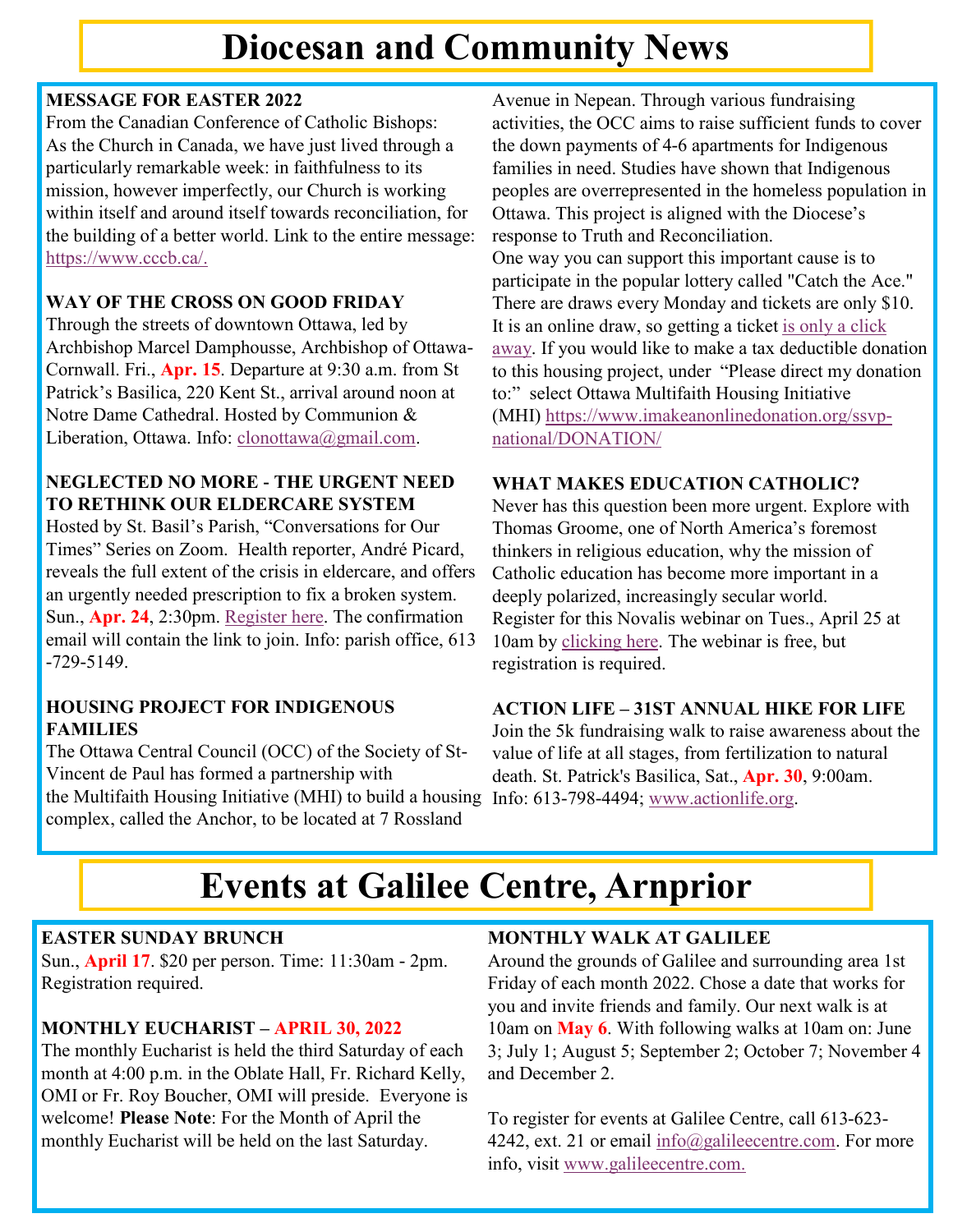### **EASTER SUNDAY** *Excerpt from a homily by Fr. Carl Kelly, OMI*

Today we celebrate Easter. A brief little story: Viktor Frankl spent three years in Auschwitz. He had one chance in 28 of coming out alive. He did, though, his wife and family did not. He tells of how, one day after the liberation of the camp, he went for a walk in the countryside. The meadows were full of spring flowers, larks rose into the sky and he could hear their singing. There was no one for miles around. There was nothing but the birds singing and the freedom of space. He stopped, looked around him, and then up into the blue sky. He then went down on his knees to give thanks to God for his liberation. As he prayed, he was lost to himself and to the world. Only one sentence came to his mind to express what he was feeling: "I called on God from my narrow prison, and he answered me in the freedom of space". He did not know how long he stayed there praying, but he knew: "on that day, and in that hour, my new life started, step by step I progressed, until I again became a human being". Lent is now over, we can taste even here on earth, the joy and freedom of the new life Jesus has won for us through his death and resurrection. It is fitting that we renew our promises to follow the risen Christ.

My dear brothers and sisters: on a people who lived in darkness and in deep shadow, a light has dawned. That light is the light of Christ, a light which even the darkness of death failed to overpower. His light was opposed by those who lived in the darkness of evil and who did not want to change, but it was welcomed by all those who longed for truth, goodness and freedom. We ourselves were in darkness once, but God, the Father, in his great love for us, called us out of darkness into the wonderful light of his Son. We must therefore try to live as children of the light. The effects of the light are seen in goodness, right living, and truth.

Now that we have successfully completed our Lenten exercises, and the light of Easter has dawned upon us, let us renew our belief in the light of Christ, our risen Lord, and our determination to follow it faithfully. This, after all, is what we promised at our baptisms, when this light was first kindled in our hearts.

Do you believe in God the Father, the one true God and source of all light, and in his love for you? *We do.* Do you reject the many false gods the modern world offers for your adoration? *We do.*

Do you reject Satan, the prince of darkness? *We do.* Do you reject his works, namely sin? *We do.*

Do you reject the false lights by which he seeks to lure you from the path of the Gospel: Greed for the material things, lust for pleasure, craving for popularity? *We do.* Do you believe in Christ, the light of the world? *We do.* Do you believe that Christ entrusted that light to us, and he now depends on us to let light of goodness shine in the world today? *We do.*

Do you promise, then, that where the darkness of hatred reigns, you will let the light of love shine? *We do.*

That where the darkness of injury reigns, you will let the light of pardon shine? *We do.*

That where the darkness of doubt reigns, you will let the light of faith shine? *We do.*

That where the darkness of despair reigns, you will let the light of hope shine? *We do.*

That where the darkness of falsehood reigns, you will let light of truth shine? *We do.*

Do you believe that through his Resurrection, Christ overcame the darkness of death, and we can do the same if we have faith in him? *We do.*

Do you believe in the Church, the community of believers in the light, brothers and sisters in the Lord? *We do.*

Do you believe in the Holy Spirit, who dwells within us, to console us in times of sorrow, to strengthen us in times of difficulty, and to bind us together in the love of Christ? *We do.*

Do you believe that Mary, Mother of Jesus, is the mother of the entire Christian Community? *We do.*

And now, my brothers and sisters, I say to you in the name of Christ, our risen Saviour: hold up your heads. Never be ashamed of this light. Carry it with pride and honour, with joy and love. If you do this, then Christ will not be ashamed of you before his Father in Heaven. May the Lord bless you and keep you faithful. But if in your human weakness you fail Christ, and fall back into the old ways of darkness, know that you can turn to him at any time, and he will forgive you and help you to walk in the light once more.

and the voice of the turtle is heard in our land." 1 "For, lo, the winter is past, the rain is over and gone; The flowers appear on the earth; the time of the singing birds is come,

*Song of Solomon*

ренениянн**е**